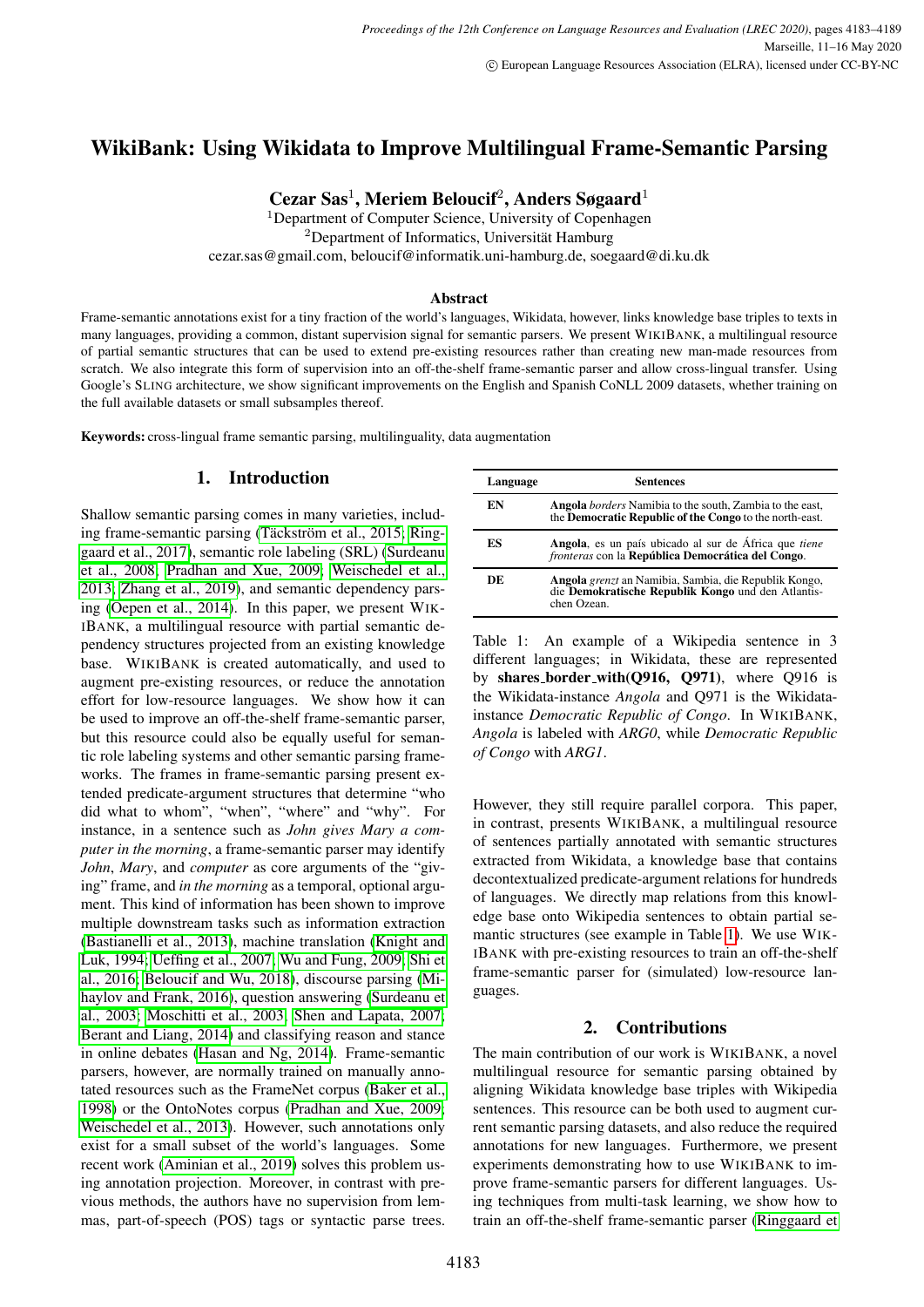<span id="page-1-0"></span>

| Language | <b>Sentences and annotations</b>                                                                                                                        |
|----------|---------------------------------------------------------------------------------------------------------------------------------------------------------|
| EN       | <b>Captain Nemo</b> $[ARGO]$ is a fictional character cre-<br>ated [V] by the French science fiction author Jules<br><b>Verne</b> $[ARGI]$ (1828-1905). |
| ES       | Juan Antonio García Casquero [ARGO] nació [V] en<br>Madrid [ARG1] en 1961.                                                                              |
| DE       | Der Satz von Weyl $[ARGI]$ , benannt $[V]$ nach Her-<br><b>mann Weyl</b> [ARG1], ist ein wichtiger Satz aus der Theo-<br>rie der Lie-Algebren.          |

Table 2: Examples for the 3 languages in WIKIBANK. The EN example represents the Wikidata relation creator(Captain Nemo, Jules Verne), the entity is Captain Nemo, and the value is Jules Verne, the annotation are in square brackets.

[al., 2017\)](#page-5-0) on a mixture of labeled data and partial annotations automatically extracted from Wikidata, obtaining significant improvements across two metrics for three languages and different subsamples of the training data, simulating a low-resource training setup. Finally, we show how WIKIBANK could act as a bridge for cross-lingual transfer, training semantic parsers on partial structures projected from Wikidata to sentences in multiple languages, as well as a combination of annotated data from those languages.

## 3. WikiBank

WIKIBANK is our new partially annotated resource for the multilingual frame-semantic parsing task. It is based on a heuristics-driven extraction of mark-up from knowledge bases that has important similarities to linguistic structures, and which can therefore serve as auxiliary task data, enabling the leverage of potential synergies. WIKIBANK is composed of partially annotated sentences. Examples in WIKIBANK consists of semantically labelled sentences, where each sentence has partial-semantic annotation for the predicate and its semantic arguments (see example in Table [2\)](#page-1-0). WIKIBANK is derived directly from Wikidata (Vrandečić and Krötzsch, 2014), and Wikipedia. Wikidata is a collaborative knowledge base, containing triples (entity\_id, property\_id, value\_id) that define a type of relation holding between an entity and a value (which can also be an entity). Wikidata also contains labels, and aliases for the properties, entities, and values.

Following [\(Hewlett et al., 2016\)](#page-5-9), for each Wikidata item, we replace the IDs in each statement with the text label for properties and values that are entities, and with a human readable version for numeric values (e.g., time-stamp is converted into readable date), obtaining triples (entity, property, value). The extraction of sentences from Wikipedia is performed using distant supervision, as in [\(Levy et al., 2017\)](#page-5-10). For each triple, we take the corresponding Wikipedia article for the entity then we extract the first sentence containing the entity, the property, and the value. To increase the amount of examples, we also use Wikidata aliases when matching sentences with triples. The matching is done using regular expressions; a sentence is extracted if the entity, property, and value or their aliases are contained in it. Moreover, we filter out the sentences where the alias of the property found in the sentence does

<span id="page-1-1"></span>

| Language | <b>Sentences</b> | <b>Examples</b> |  |  |
|----------|------------------|-----------------|--|--|
| DE       | 19K              | 24K             |  |  |
| EN       | 795K             | 990K            |  |  |
| ES       | 32K              | 38K             |  |  |

Table 3: The sizes of the sentences and examples contained in WIKIBANK for each languages. The full WIKIBANK is available at [https://github.com/SasCezar/](https://github.com/SasCezar/WikiBank) [WikiBank](https://github.com/SasCezar/WikiBank)

<span id="page-1-2"></span>

| Label       | <b>Correct</b> | Total  | Percent |
|-------------|----------------|--------|---------|
| <i>ARGO</i> | 3.339          | 9.988  | 0.33    |
| ARG1        | 14.288         | 14.555 | 0.98    |

Table 4: Number of correctly labeled arguments in WIK-IBANK for 10K samples in English using a pretrained SRL model.

not contain a verb. The last step is to automatically annotate the extracted sentences with frame-semantic labels. We assign the label *ARG0* to the entity, *V* for the target in the property, and *ARG1* to the value. If a sentence contains multiple verbs, we consider each verb annotation as a different example. Table [3](#page-1-1) shows the number of sentences and examples extracted for each language.

We used a pre-existing semantic role labeling model, Deep-SRL [\(He et al., 2017\)](#page-5-11), pretrained on CoNLL 2005, to see how well examples in WIKIBANK are annotated. For the evaluation we used a sample of 10K English sentences, and obtained the results shown in Table [4.](#page-1-2) We consider an argument label to be correct if the entity label from Wikidata is contained in the sequence extracted by DeepSRL. From Table [4,](#page-1-2) we note that the class *ARG0* has a lower accuracy compared to *ARG1*. After further data analysis, we realized that this is due to the *ARG0* containing names of locations, dates, and in general entities that are labeled as *ARG1* by the DeepSRL model.

# 3.1. Baseline

SLING [\(Ringgaard et al., 2017\)](#page-5-0) conceptualizes each frame as a list of slots. Each slot has a semantic role and a value. Each frame is categorized by one verb, for which the most likely meaning will be annotated. SLING is a transitionbased parsing framework, not tied to any particular linguistic theory or knowledge ontology. Briefly put, SLING encodes the input text tokens using bidirectional Long Short Term Memories (LSTM). The encoding is then fed into a Transition Based Recurrent Unit (TBRU) in order to produce a sequence of transitions. The TBRU architecture is a single feed-forward unit, which takes the activations from the bidirectional-LSTM and combines them with the activations from the hidden layer from the previous step. The model then combines the transition system and the activation layer to create the input feature vector for the next step. The TBRU has multiple inputs such as the activations from both the left-to-right and right-to-left LSTMs, hidden layer activations of the transition steps, in order to have a continuous representation of the semantic context. SLING also in-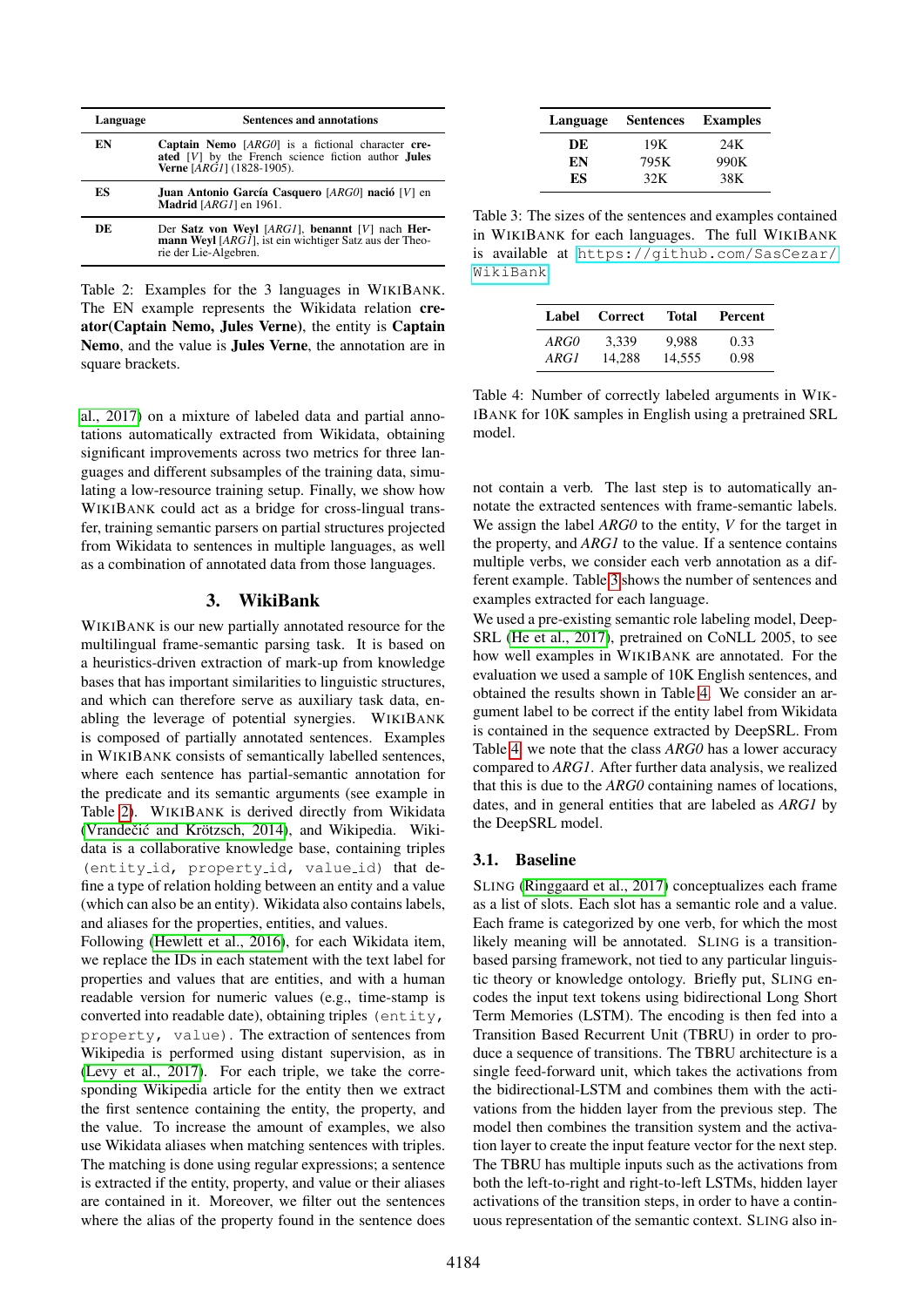<span id="page-2-0"></span>

Figure 1: Comparing the Role F1 between the *simplified* label set and the *full* label set experiments.

corporates an attention mechanism based on neuro-science models of attention and awareness in [\(Nelson et al., 2017\)](#page-5-12) and [\(Graziano, 2013\)](#page-4-5). Specifically, the attention mechanism focuses on encoding the frame representation that the parser has created rather than encoding the tokens themselves.

#### 3.2. Data and preprocessing

Our experiments are designed to provide a proof of concept for the usefulness of integrating WIKIBANK into training frame-semantic parsers. To that end, we train SLING with the full CoNLL 2009 German, English, and Spanish corpora (Hajič et al., 2009). The monolingual models trained only on the CoNLL corpora provide our baselines. We use the standard data splits: training, validation, and heldout test data; but we also purposely experiment with subsampling the training data to simulate low-resource scenarios. Using the CoNLL corpora rather than OntoNotes, as [\(Ringgaard et al., 2017\)](#page-5-0) do, enables us to explore multilingual sharing and using WIKIBANK as a bridge for crosslingual transfer. We facilitate cross-lingual transfer by using multilingual word embeddings [\(Lample et al., 2018\)](#page-5-13) and, following [\(Johnson et al., 2017\)](#page-5-14), by prepending all sentences with a language ID – as well as a task ID (CoNLL or WIKIBANK) for integrating the WIKIBANK sentences. Furthermore, we experiment with reducing the *full* label sets in the corpora to a common, *simplified* label set, to facilitate cross-lingual transfer. The *simplified* labels disregard thematic role information. For both setups, we normalize labels to be conform with the PropBank [\(Palmer et](#page-5-15) [al., 2005\)](#page-5-15) notation (e.g., *A1* becomes *ARG1*). However, as shown in Figure [1,](#page-2-0) the experiments with the *full* label set have a slightly better accuracy than the ones with a *simplified* label set, so we will present only the results for the former.

#### 3.3. Protocol

We experiment with three languages, and subsamples of the training data of size 0 (zero-shot), 100, 500, 1000, and 2000, as well as the full training set, and also with and without cross-lingual transfer. The cross-lingual training setup consists of various combination of source lan-

guages, with both CoNLL and WIKIBANK, and the target language WIKIBANK. The transfer is achieved using multilingual embeddings, the language as well as the previouslymentioned task IDs. In our experiments on subsamples of the training data, we only use 5,000 examples from WIKIBANK, not to swamp the supervision signal from the CoNLL 2009 corpora. The hyperparameters were set after performing a grid search on the OntoNotes [\(Pradhan and](#page-5-1) [Xue, 2009\)](#page-5-1) development set. We have  $learning_rate =$ 0.0005, Adam [\(Kingma and Ba, 2015\)](#page-5-16) as optimizer with  $\beta_1 = 0.01, \beta_2 = 0.999, \epsilon = 1e - 5$ , no dropout, gradient clipping at 1.0, exponential moving average, no layer normalization, and training batch size of 8.

The goal of our experiments is to show that using easily accessible resources such as Wikidata helps improve the frame-semantics task. For that, we purposely fix the number of examples from CoNLL and WIKIBANK to exactly 5K, while varying the size of the target language CoNLL data. For instance, when training on ES, and having both EN and DE as source languages, the amount of data from WIKIBANK for ES, DE, and EN is 5K each, from CoNLL both EN, and DE have 5K examples, while for ES there would be one of 0, 100, 500, 1000, or 2000 examples. Additionally, we also experiment with the entire CoNLL data. The baselines are without the use of the auxiliary data and full CoNLL.

Training In our experiments we explore multiple strategies of training using different languages as source language. This cross-lingual setup is achieved using multilingual word representation that embeds words from all languages into a single semantic space so that words with similar meanings are close to each other despite of language. There are also specific tasks for CoNLL and WIKIBANK. We use the same hyperparameters described by [\(Ringgaard](#page-5-0) [et al., 2017\)](#page-5-0). For the embeddings we use MUSE multilingual embeddings [\(Lample et al., 2018\)](#page-5-13). The number of steps is set to 100K.

#### 3.4. Evaluation

We evaluate the quality of the model using Slot\_F1 and Role F1, following [\(Ringgaard et al., 2017\)](#page-5-0). SLING compares the produced frames with the gold standard frames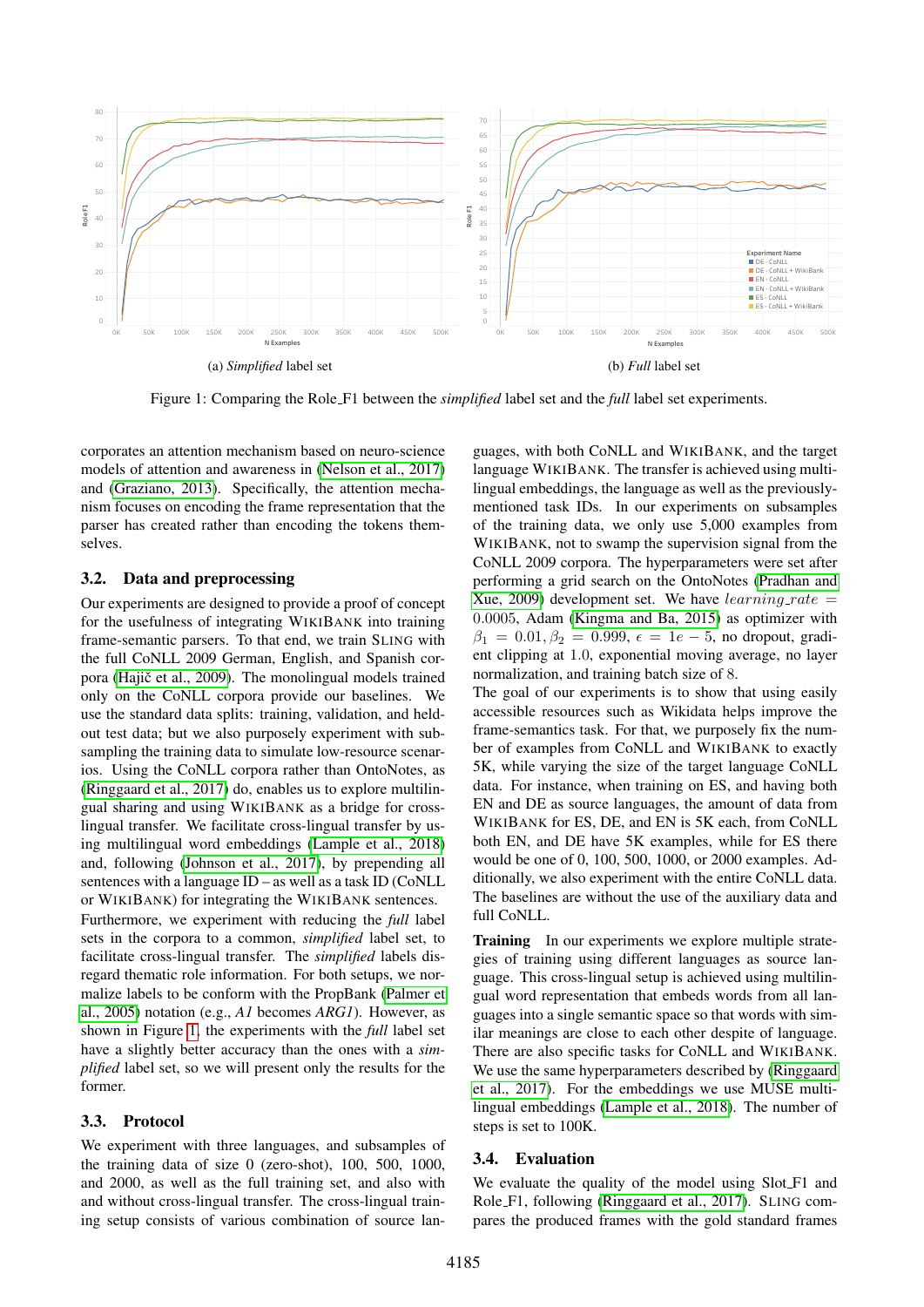<span id="page-3-0"></span>

|               | Source       | <b>Target CoNLL Size</b> |       |       |       |       |       |
|---------------|--------------|--------------------------|-------|-------|-------|-------|-------|
| <b>Target</b> |              | 0                        | 100   | 500   | 1000  | 2000  | ALL   |
|               |              |                          | 11.27 | 19.99 | 29.82 | 34.33 | 60.84 |
|               | DE W         | 9.94                     | 11.25 | 20.23 | 27.28 | 33.56 | 61.85 |
| DE            | EN           | 7.28                     | 11.90 | 18.08 | 26.76 | 28.03 |       |
|               | ES           | 6.45                     | 13.38 | 20.10 | 28.45 | 33.02 |       |
|               | <b>EN-ES</b> | 7.59                     | 10.57 | 19.25 | 26.71 | 33.02 |       |
|               |              |                          | 44.15 | 52.36 | 56.91 | 61.83 | 80.48 |
|               | EN W         | 7.87                     | 42.22 | 54.22 | 58.86 | 62.86 | 80.72 |
| EN            | DE           | 7.89                     | 43.83 | 54.16 | 60.41 | 63.20 |       |
|               | ES           | 18.59                    | 43.91 | 56.08 | 59.17 | 62.76 |       |
|               | DE-ES        | 15.42                    | 43.41 | 46.47 | 41.49 | 46.96 |       |
| ES            |              |                          | 42.49 | 62.67 | 66.38 | 71.47 | 83.82 |
|               | ES W         | 8.74                     | 45.57 | 64.66 | 68.55 | 72.21 | 84.57 |
|               | DE           | 1.20                     | 50.71 | 63.90 | 68.72 | 71.56 |       |
|               | EN           | 13.49                    | 44.57 | 60.18 | 66.14 | 69.98 |       |
|               | <b>DE-EN</b> | 4.09                     | 43.25 | 59.55 | 65.66 | 68.64 |       |

Table 5: Slot F1 scores on the development data. We use these scores to find the best model, which we use to report the scores on the test data. Additionally, we only run all data with the same source language in order to contrast it to the full CoNLL data as a baseline.

from the evaluation corpus. The documents are matched using a graph where the document is the root. The document is connected to the spans, which are connected to the frames that they evoke. The graph is expanded using the span-to-span links defined by the roles. The graph of the produced output, and the gold standard one are aligned to produce the quality measures. The measures evaluate the performance for spans, frames, frame types, and roles that link to other frames ("roles"). They also define aggregated measures, the one used to define the best model is called *slot*, and is a combination of type and role. Note these metrics are not comparable to the F1-scores reported in the CoNLL 2009 shared task. Slot F1 is similar in the spirit to the CoNLL F1-score, but because of how frames are represented internally in SLING, there is no straight-forward mapping into the CoNLL format.

We start by conducting experiments on all possible targetlanguage/target-size combinations on the development dataset, which we consider as a tuning step; results are reported in Table [5.](#page-3-0) For instance, we note that for German as a target language, when the target CoNLL size is 100, the Spanish dataset helps significantly improve the results on both development and test sets. Moreover, we note that all the models without source language perform much worse than when adding WIKIBANK independently of the language.

## 4. Results

As described above, we experiment with different sizes, combination of languages and corpora. Results for the CoNLL development set are presented in Table [5.](#page-3-0)We can notice how all three languages have an improvement in performance, except in 3 cases, when adding the extra data in the same language from WIKIBANK. Additionally, when adding another languages as source, with data from both CoNLL and WIKIBANK, the models achieves even better results. However, when using 2 languages as source,

<span id="page-3-1"></span>

| <b>Target</b> | Metric  | <b>Target CoNLL Size</b> |                          |       |       |       |       |       |
|---------------|---------|--------------------------|--------------------------|-------|-------|-------|-------|-------|
|               |         |                          | 0                        | 100   | 500   | 1000  | 2000  | All   |
|               |         | WIKIBANK                 | 09.73                    | 11.26 | 22.03 | 26.73 | 34.77 | 59.88 |
|               | Slot_F1 | WIKIBANK <sup>+</sup>    | 09.73                    | 11.67 | 22.03 | 24.83 | 34.77 |       |
| DE            |         | <b>Baseline</b>          | ä,                       | 10.25 | 20.93 | 29.17 | 35.40 | 58.81 |
|               |         | WIKIBANK                 | 06.20                    | 07.23 | 16.03 | 18.15 | 23.46 | 48.58 |
|               | Role_F1 | WIKIBANK <sup>+</sup>    | 06.20                    | 06.49 | 16.03 | 15.32 | 23.46 |       |
|               |         | <b>Baseline</b>          | $\overline{\phantom{a}}$ | 07.07 | 11.98 | 18.44 | 23.64 | 47.07 |
|               |         | WIKIBANK                 | 08.34                    | 43.27 | 55.29 | 60.96 | 64.41 | 81.78 |
|               | Slot_F1 | WIKIBANK <sup>+</sup>    | 18.53                    | 44.25 | 56.58 | 61.50 | 64.89 |       |
| EN            |         | <b>Baseline</b>          | ×.                       | 44.06 | 53.12 | 58.08 | 63.75 | 81.31 |
|               |         | WIKIBANK                 | 01.51                    | 16.18 | 30.14 | 37.97 | 42.67 | 69.86 |
|               | Role_F1 | WIKIBANK <sup>+</sup>    | 00.37                    | 18.00 | 31.96 | 38.71 | 43.61 |       |
|               |         | <b>Baseline</b>          | ä,                       | 15.53 | 26.99 | 33.99 | 42.08 | 71.06 |
| ES            |         | WIKIBANK                 | 08.67                    | 46.41 | 64.66 | 68.46 | 71.75 | 84.42 |
|               | Slot_F1 | WIKIBANK <sup>+</sup>    | 13.52                    | 50.85 | 64.66 | 68.52 | 71.75 |       |
|               |         | Baseline                 | ä,                       | 42.18 | 62.54 | 66.30 | 70.97 | 84.28 |
|               |         | WIKIBANK                 | 00.00                    | 20.62 | 38.71 | 44.44 | 49.92 | 70.55 |
|               | Role F1 | WIKIBANK <sup>+</sup>    | 00.74                    | 21.84 | 38.71 | 44.04 | 49.92 |       |
|               |         | Baseline                 |                          | 12.40 | 35.06 | 40.81 | 47.89 | 70.13 |

Table 6: Results for the test data. Slot F1 and Role F1 scores, w/o WIKIBANK and w/o cross-lingual transfer.  $WIKIBANK<sup>+</sup>$  is results with cross-lingual transfer. We do not conduct full data experiments on WIKIBANK<sup>+</sup>.

there is a negative impact on the performances. The results for the test data are presented in Table [6,](#page-3-1) where we report our baseline performance on all training set sizes, as well as the performance of the models trained on a mixture of the CoNLL 2009 corpora and WIKIBANK; finally, we also report on our best cross-lingual models, which were trained on the combination of German, English, and Spanish CoNLL 2009 and WIKIBANK data that fared best on the target language validation data (WIKIBANK<sup>+</sup>). For example, for ES trained with 1000 target examples, the best model can be found in Table [5,](#page-3-0) for this example it is the one trained using DE as extra source language.

We contrast the baseline to two WIKIBANK models: a monolingual WIKIBANK and a cross-lingual transfer model, WIKIBANK<sup>+</sup>. We note from Table [6](#page-3-1) that our joint WIKIBANK outperforms the baseline in most of these cases. When training on the full datasets, training on WIK-IBANK always leads to a better performance, except when evaluating English on Role F1. On smaller subsamples of the training data, the English and Spanish WIKIBANK parsers are consistently best. For German, we see some fluctuation, and training with WIKIBANK only outperforms the baseline model when the sample size is 500 or all data. We also note from Table [6](#page-3-1) that,  $WIKIBANK^+$ , the crosstransfer model is always better than the monolingual model WIKIBANK, except for 4 out 15 times with Slot\_F1. Finally, our results also indicate that WIKIBANK provides a bridge enabling cross-language transfer, leading to small, but relatively consistent improvements across the board over just training on a mixture of the CoNLL 2009 corpora and WIKIBANK.

## 5. Background

Frame semantics [\(Fillmore, 1982;](#page-4-7) [Baker et al., 1998;](#page-4-3) [Swayamdipta et al., 2017\)](#page-6-8) is the study of how linguistic forms affect frame knowledge, and how these frames thus could be integrated into an understanding of sentences and documents [\(Baker et al., 1998\)](#page-4-3). Frame-semantic parsers typically rely on supervised learning to train complex mod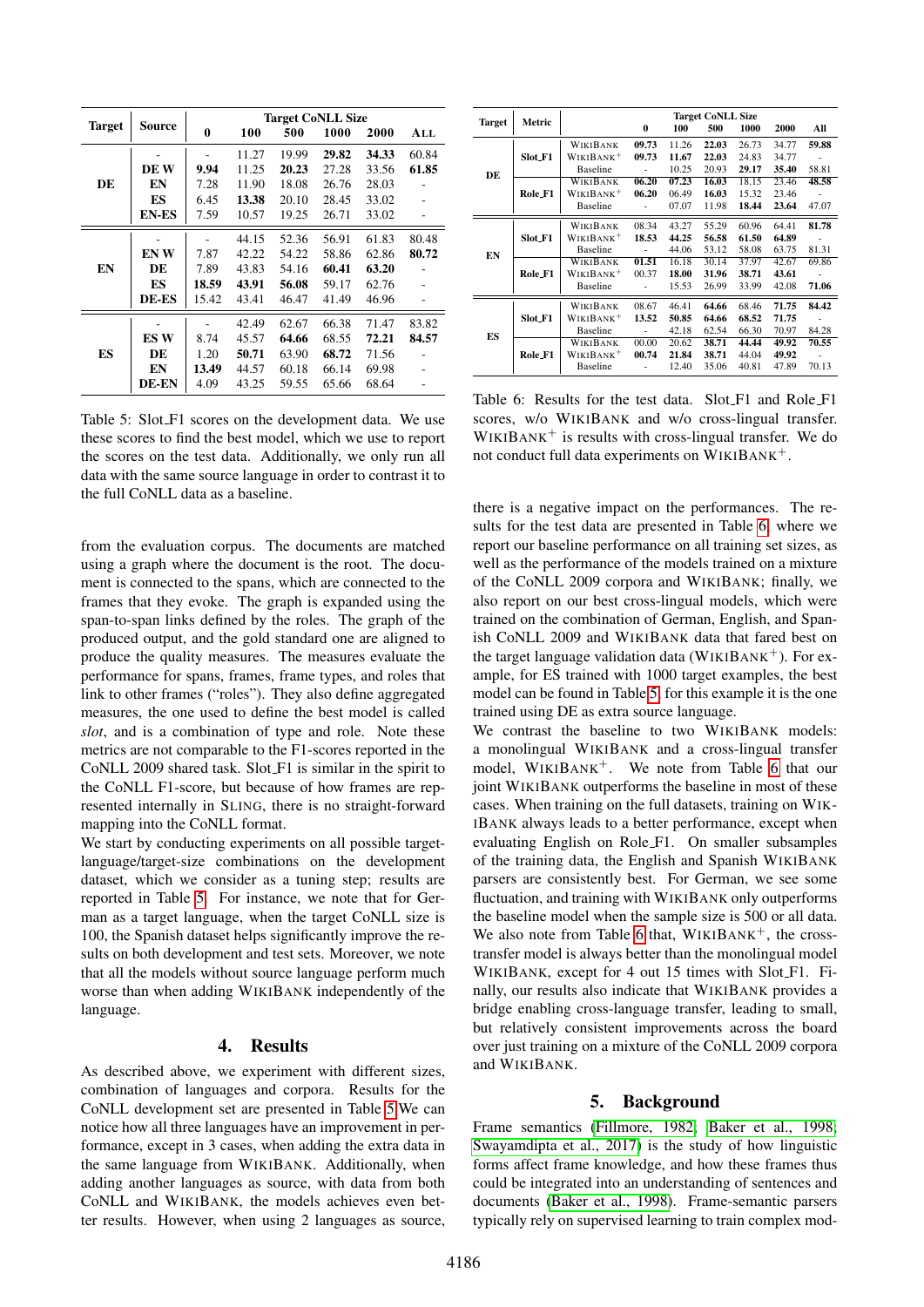els on top of a syntactic parser, induced from manually annotated resources, such as FrameNet [\(Baker et al., 1998\)](#page-4-3) or PropBank [\(Palmer et al., 2005\)](#page-5-15). One of the earliest works on frame-semantic parsing is by [\(Gildea and Ju](#page-4-8)[rafsky, 2000\)](#page-4-8), who proposed a discriminative model for semantic role labeling using frame-semantics. [\(Thomp](#page-6-9)[son et al., 2003\)](#page-6-9) proposed a generative model trained on FrameNet for shallow semantic parsing and frame identifications tasks. [\(Shi and Mihalcea, 2004\)](#page-5-17) proposed to identify frames and their elements using a rule-based approach. [\(Johansson and Nugues, 2007\)](#page-5-18) proposed a framesemantic structure extraction model based on syntactic dependency parsing; they also propose a method to strengthen FrameNet by automatically adding new units to its lexical database.

More recent work on frame-semantic parsing includes SE-MAFOR [\(Das et al., 2014;](#page-4-9) [Kshirsagar et al., 2015\)](#page-5-19), a frame-semantic parser for identifying and labeling the semantic arguments of a given predicate that evokes a specific FrameNet frame. [\(Ringgaard et al., 2017\)](#page-5-0) use a modified version of OntoNotes [\(Pradhan and Xue, 2009;](#page-5-1) [Weischedel](#page-6-2) [et al., 2013\)](#page-6-2) in their experiments, and we use a similar modification of the CoNLL 2009 corpora. That said, our parsing experiments are merely meant to illustrate the usefulness of the WIKIBANK resource.

To the best of our knowledge, there are two similar works regarding the creation of automatic labeled resources for semantic role labeling. In the first one [\(Exner et al., 2015\)](#page-4-10), the authors create a dataset using loosely parallel sentences from Wikipedia and transfer the predicate-argument structure from the source language (English) to the target language. The alignment is achieved using the Wikidata IDs, extracted using a dictionary and a named entity linker. In the second one [\(Hartmann et al., 2016\)](#page-4-11), the approach is to use the distant supervision paradigm to transfer the labels from a Linked Lexical Resource, a combination of several resource like WordNet, FrameNet and Wikitionary, to a large unlabeled corpus (e.g. web pages). Both of these solution require additional resource which are not always available for low-resource languages. [\(Exner et al.,](#page-4-10) [2015\)](#page-4-10) dictionary creation requires a POS tagger, languagedependent rules, and entity databases; while [\(Hartmann et](#page-4-11) [al., 2016\)](#page-4-11) use two Linked Lexical Resource, Uby and Sem-Link, which support very few languages.

## 6. Conclusion

We introduced WIKIBANK, a new multilingual resource for semantic parsing. WIKIBANK consists of partial semantic structures directly projected from Wikidata onto Wikipedia sentences. We presented a set of experiments meant to illustrate the usefulness of this resource. Specifically, we showed that when training Google's SLING frame-semantic parser on the CoNLL 2009 corpora, we can obtain significant improvements using WIKIBANK as auxiliary data. The multi-task learning method used in our experiments also facilitates cross-lingual transfer, and our experiments indicate that WIKIBANK acts as a bridge between languages, enabling joint training on multiple annotated corpora in different languages.

# 7. Bibliographical References

- <span id="page-4-4"></span>Aminian, M., Rasooli, M. S., and Diab, M. T. (2019). Cross-lingual transfer of semantic roles: From raw text to semantic roles. In Simon Dobnik, et al., editors, *Proceedings of the 13th International Conference on Computational Semantics, IWCS 2019, Long Papers, Gothenburg, Sweden, May 23-27 May, 2019*, pages 200–210. Association for Computational Linguistics.
- <span id="page-4-3"></span>Baker, C. F., Fillmore, C. J., and Lowe, J. B. (1998). The berkeley framenet project. In *Proceedings of the 17th International Conference on Computational Linguistics - Volume 1*, COLING '98, pages 86–90, Stroudsburg, PA, USA. Association for Computational Linguistics.
- <span id="page-4-0"></span>Bastianelli, E., Castellucci, G., Croce, D., and Basili, R. (2013). Textual inference and meaning representation in human robot interaction. In *Proceedings of the Joint Symposium on Semantic Processing. Textual Inference and Structures in Corpora, JSSP 2013, Trento, Italy, November 20-22, 2013*, pages 65–69. Association for Computational Linguistics.
- <span id="page-4-1"></span>Beloucif, M. and Wu, D. (2018). SRL for low resource languages isn't needed for semantic SMT. In *Proceedings of the 21st Annual Conference of the European Association for Machine Translation*.
- <span id="page-4-2"></span>Berant, J. and Liang, P. (2014). Semantic parsing via paraphrasing. In *Proceedings of the 52nd Annual Meeting of the Association for Computational Linguistics (Volume 1: Long Papers)*, pages 1415–1425, Baltimore, Maryland, June. Association for Computational Linguistics.
- <span id="page-4-9"></span>Das, D., Chen, D., Martins, A. F. T., Schneider, N., and Smith, N. A. (2014). Frame-semantic parsing. *Computational Linguistics*, 40(1):9–56.
- <span id="page-4-10"></span>Exner, P., Klang, M., and Nugues, P. (2015). A distant supervision approach to semantic role labeling. In Martha Palmer, et al., editors, *Proceedings of the Fourth Joint Conference on Lexical and Computational Semantics, \*SEM 2015, June 4-5, 2015, Denver, Colorado, USA.*, pages 239–248. The \*SEM 2015 Organizing Committee.
- <span id="page-4-7"></span>Fillmore, C. J., (1982). *Frame semantics*, pages 111–137. Hanshin Publishing Co., Seoul, South Korea.
- <span id="page-4-8"></span>Gildea, D. and Jurafsky, D. (2000). Automatic labeling of semantic roles. In *38th Annual Meeting of the Association for Computational Linguistics, Hong Kong, China, October 1-8, 2000.* ACL.
- <span id="page-4-5"></span>Graziano, M. S. A. (2013). *Consciousness and the Social Brain*. Oxford University Press, USA.
- <span id="page-4-6"></span>Hajič, J., Ciaramita, M., Johansson, R., Kawahara, D., Martí, M. A., Màrquez, L., Meyers, A., Nivre, J., Padó, S., Štěpánek, J., Straňák, P., Surdeanu, M., Xue, N., and Zhang, Y. (2009). The CoNLL-2009 shared task: Syntactic and semantic dependencies in multiple languages. In *Proceedings of the Thirteenth Conference on Computational Natural Language Learning: Shared Task*, CoNLL '09, pages 1–18, Stroudsburg, PA, USA. Association for Computational Linguistics.
- <span id="page-4-11"></span>Hartmann, S., Eckle-Kohler, J., and Gurevych, I. (2016). Generating training data for semantic role labeling based on label transfer from linked lexical resources. *Transac-*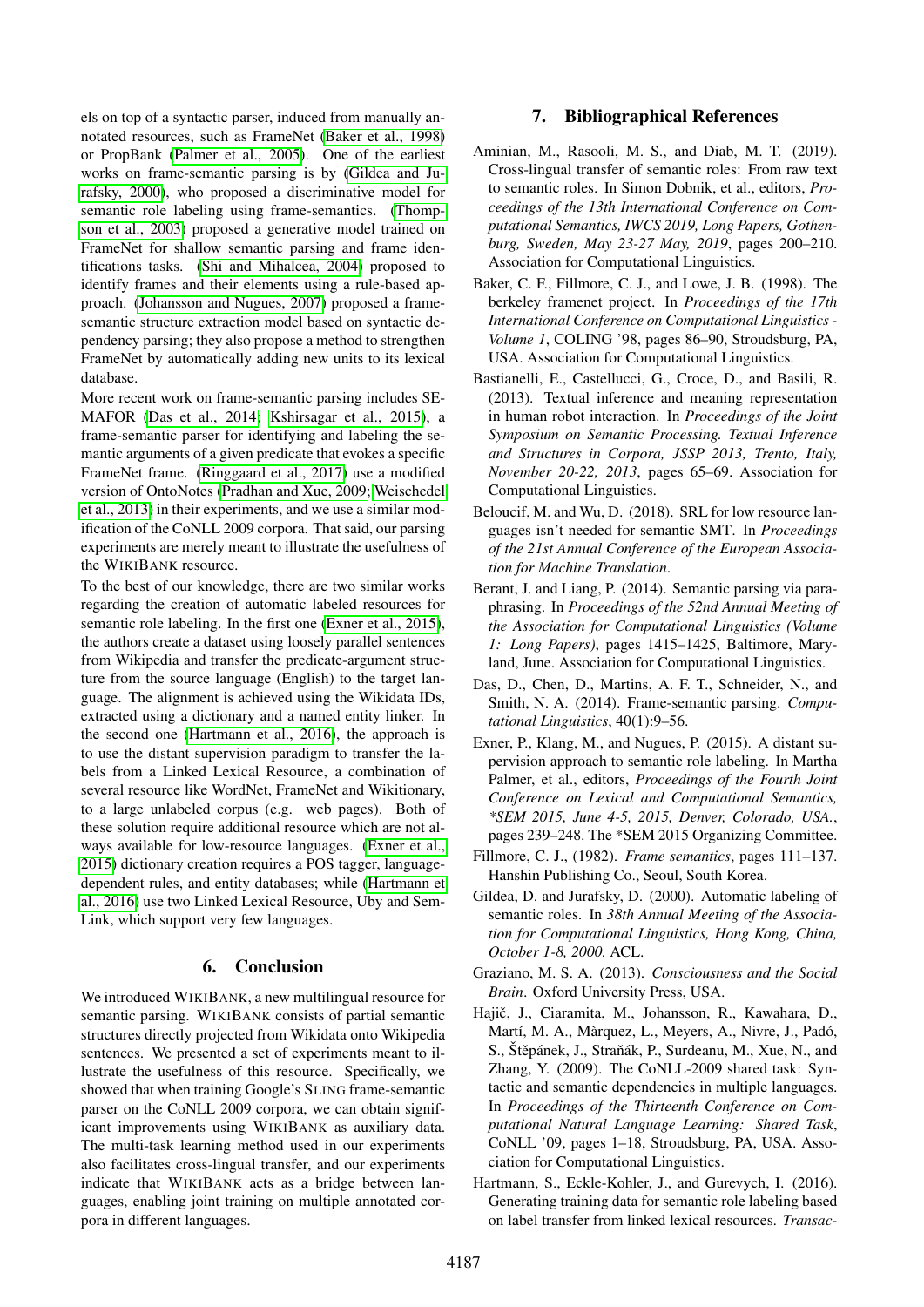*tions of the Association for Computational Linguistics*, 4:197–213.

- <span id="page-5-8"></span>Hasan, K. S. and Ng, V. (2014). Why are you taking this stance? Identifying and classifying reasons in ideological debates. In *Proceedings of the 2014 Conference on Empirical Methods in Natural Language Processing (EMNLP)*, pages 751–762. Association for Computational Linguistics.
- <span id="page-5-11"></span>He, L., Lee, K., Lewis, M., and Zettlemoyer, L. (2017). Deep semantic role labeling: What works and what's next. In *Proceedings of the 55th Annual Meeting of the Association for Computational Linguistics (Volume 1: Long Papers)*, pages 473–483, Vancouver, Canada, July. Association for Computational Linguistics.
- <span id="page-5-9"></span>Hewlett, D., Lacoste, A., Jones, L., Polosukhin, I., Fandrianto, A., Han, J., Kelcey, M., and Berthelot, D. (2016). WikiReading: A Novel Large-scale Language Understanding Task over Wikipedia. In *Proceedings of the 54th Annual Meeting of the Association for Computational Linguistics (Volume 1: Long Papers)*, pages 1535–1545. Association for Computational Linguistics.
- <span id="page-5-18"></span>Johansson, R. and Nugues, P. (2007). LTH: Semantic structure extraction using nonprojective dependency trees. In *Proceedings of the Fourth International Workshop on Semantic Evaluations (SemEval-2007)*, pages 227–230, Prague, Czech Republic, June. Association for Computational Linguistics.
- <span id="page-5-14"></span>Johnson, M., Schuster, M., Le, Q. V., Krikun, M., Wu, Y., Chen, Z., Thorat, N., Viegas, F., Wattenberg, M., Cor- ´ rado, G., Hughes, M., and Dean, J. (2017). Google's multilingual neural machine translation system: Enabling zero-shot translation. *Transactions of the Association for Computational Linguistics*, 5:339–351.
- <span id="page-5-16"></span>Kingma, D. P. and Ba, J. (2015). Adam: A method for stochastic optimization. In Yoshua Bengio et al., editors, *3rd International Conference on Learning Representations, ICLR 2015, San Diego, CA, USA, May 7-9, 2015, Conference Track Proceedings*.
- <span id="page-5-3"></span>Knight, K. and Luk, S. K. (1994). Building a large-scale knowledge base for machine translation. In *Proceedings of the Twelfth National Conference on Artificial Intelligence (Vol. 1)*, AAAI '94, pages 773–778, Menlo Park, CA, USA. American Association for Artificial Intelligence.
- <span id="page-5-19"></span>Kshirsagar, M., Thomson, S., Schneider, N., Carbonell, J., Smith, N. A., and Dyer, C. (2015). Frame-semantic role labeling with heterogeneous annotations. In *Proceedings of the 53rd Annual Meeting of the Association for Computational Linguistics and the 7th International Joint Conference on Natural Language Processing (Volume 2: Short Papers)*, pages 218–224, Beijing, China, July. Association for Computational Linguistics.
- <span id="page-5-13"></span>Lample, G., Conneau, A., Ranzato, M., Denoyer, L., and Jégou, H. (2018). Word translation without parallel data. In *6th International Conference on Learning Representations, ICLR 2018, Vancouver, BC, Canada, April 30 - May 3, 2018, Conference Track Proceedings*. OpenReview.net.
- <span id="page-5-10"></span>Levy, O., Seo, M., Choi, E., and Zettlemoyer, L. (2017).

Zero-Shot Relation Extraction via Reading Comprehension. In *Proceedings of the 21st Conference on Computational Natural Language Learning (CoNLL 2017)*, pages 333–342. Association for Computational Linguistics.

- <span id="page-5-5"></span>Mihaylov, T. and Frank, A. (2016). Discourse relation sense classification using cross-argument semantic similarity based on word embeddings. In Nianwen Xue, et al., editors, *Proceedings of the 20th SIGNLL Conference on Computational Natural Language Learning: Shared Task, CoNLL 2016, Berlin, Germany, August 7- 12, 2016*, pages 100–107. ACL.
- <span id="page-5-6"></span>Moschitti, A., Morarescu, P., and Harabagiu, S. M. (2003). Open domain information extraction via automatic semantic labeling. In Ingrid Russell et al., editors, *Proceedings of the Sixteenth International Florida Artificial Intelligence Research Society Conference, May 12- 14, 2003, St. Augustine, Florida, USA*, pages 397–401. AAAI Press.
- <span id="page-5-12"></span>Nelson, M. J., El Karoui, I., Giber, K., Yang, X., Cohen, L., Koopman, H., Cash, S. S., Naccache, L., Hale, J. T., Pallier, C., and Dehaene, S. (2017). Neurophysiological dynamics of phrase-structure building during sentence processing. *Proceedings of the National Academy of Sciences*, 114(18):E3669–E3678.
- <span id="page-5-2"></span>Oepen, S., Kuhlmann, M., Miyao, Y., Zeman, D., Flickinger, D., Hajic, J., Ivanova, A., and Zhang, Y. (2014). Semeval 2014 task 8: Broad-coverage semantic dependency parsing. In *Proceedings of the 8th International Workshop on Semantic Evaluation (SemEval 2014)*, pages 63–72, Dublin, Ireland, August.
- <span id="page-5-15"></span>Palmer, M., Kingsbury, P., and Gildea, D. (2005). The proposition bank: An annotated corpus of semantic roles. *Computational Linguistics*, 31(1):71–106.
- <span id="page-5-1"></span>Pradhan, S. S. and Xue, N. (2009). Ontonotes: The 90% solution. In *Proceedings of Human Language Technologies: The 2009 Annual Conference of the North American Chapter of the Association for Computational Linguistics, Companion Volume: Tutorial Abstracts*, pages 11–12. Association for Computational Linguistics.
- <span id="page-5-0"></span>Ringgaard, M., Gupta, R., and Pereira, F. C. N. (2017). SLING: A framework for frame semantic parsing. *CoRR*, abs/1710.07032.
- <span id="page-5-7"></span>Shen, D. and Lapata, M. (2007). Using semantic roles to improve question answering. In *Proceedings of the 2007 Joint Conference on Empirical Methods in Natural Language Processing and Computational Natural Language Learning (EMNLP-CoNLL)*, page 12–21.
- <span id="page-5-17"></span>Shi, L. and Mihalcea, R. (2004). Open text semantic parsing using FrameNet and WordNet. In *HLT-NAACL 2004: Demonstration Papers*, pages 19–22, Boston, Massachusetts, USA, May 2 - May 7. Association for Computational Linguistics.
- <span id="page-5-4"></span>Shi, C., Liu, S., Ren, S., Feng, S., Li, M., Zhou, M., Sun, X., and Wang, H. (2016). Knowledge-based semantic embedding for machine translation. In *Proceedings of the 54th Annual Meeting of the Association for Computational Linguistics (Volume 1: Long Papers)*, pages 2245–2254. Association for Computational Linguistics.